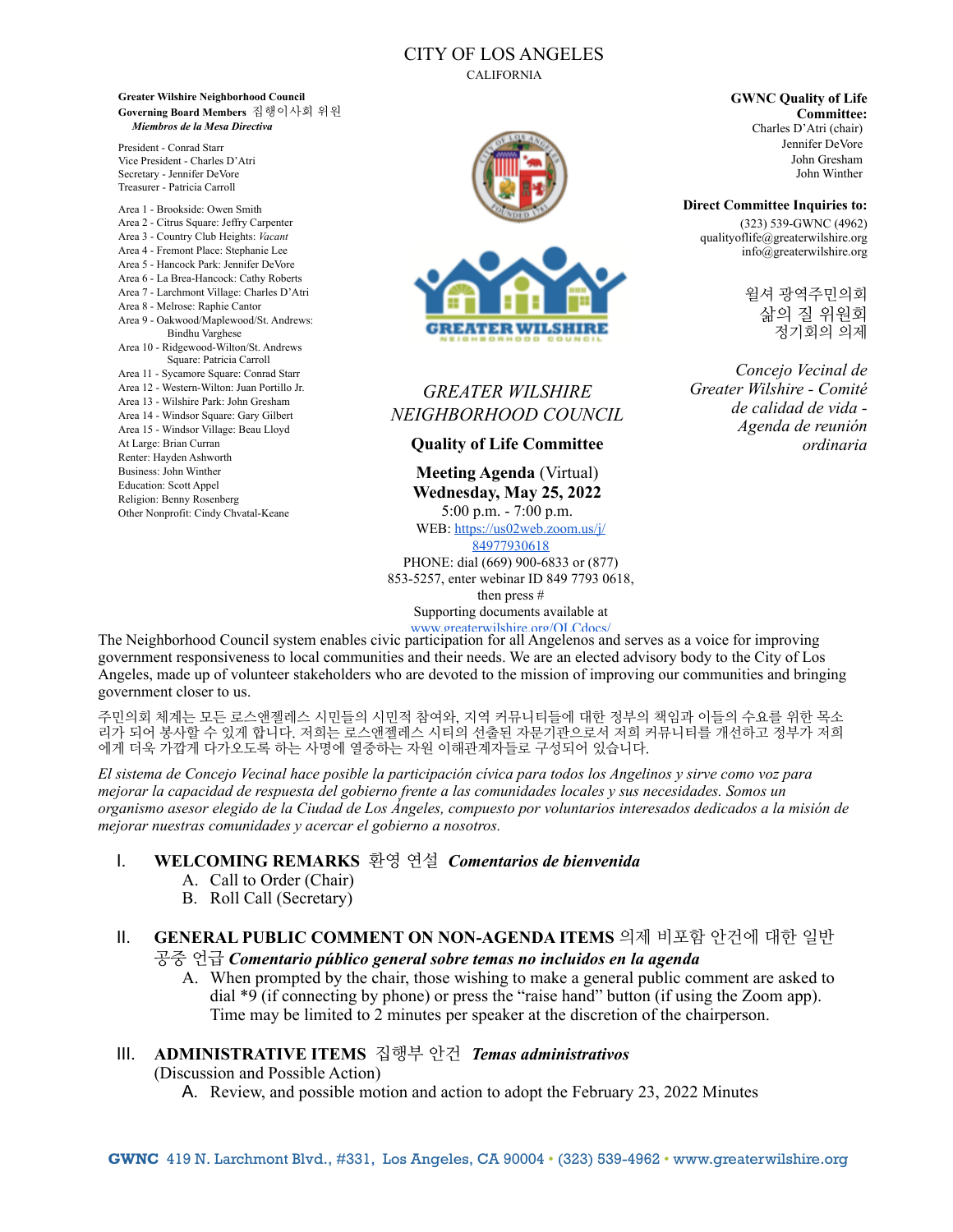- IV. **NEW BUSINESS**신규 사업*Asuntos nuevos* (Discussion and Possible Action) A. Street furniture and bus stop contact update
- V. **OLD BUSINESS** 기존 사업 *Asuntos antiguos* (Discussion and Possible Action) **A. COVID Response**
	- 1. Booster shot availability
	- 2. Hospital issues
- VI. **COMMITTEE MEMBER COMMENTS/ANNOUNCEMENTS** 위원회 위원 언급/발표 *Comentarios/anuncios de un miembro del comite*
- VII. **REQUESTS FOR POSSIBLE FUTURE AGENDA ITEMS** 추후 가능 의제에 대한 요청 *Solicitudes de posibles temas de la agenda futura* 
	- A. The next regular QLC meeting will be held at 5:00 p.m. on Wednesday, August 24, 2022 via Zoom ID # 849 7793 0618

#### VIII. **ADJOURNMENT** 조정 *Postergación*

**VIRTUAL MEETING TELECONFERENCING NUMBER FOR PUBLIC PARTICIPATION** – In conformity with the September 16, 2021 enactment of California Assembly Bill 361 and due to concerns over COVID-19, this Greater Wilshire Neighborhood Council meeting will be conducted entirely with a call-in option or internet-based service option. Every person wishing to address the Board/Committee should dial (669) 900-6833 or (877) 853-5257 and enter 849 7793 0618, then press # to join the meeting. Public comment cannot be required to be submitted in advance of the meeting, only real-time public comment is required. If there are any broadcasting interruptions that prevent the public from observing or hearing the meeting, the meeting must be recessed or adjourned. If members of the public are unable to provide public comment or be heard due to issues within the Greater Wilshire Neighborhood Council's control, the meeting must be recessed or adjourned.

공공 참여를 위한 가상회의 전화번호 – 2021 년 9 월 16 일 캘리포니아 총회 법안 제정 361 에 부합합니다 승인과 COVID-19 문제로 인하여 이번 윌셔 광역주민의회(GWNC) 회의 전체는 전화회의/온라인으로 개최합니다. 이사회/위원회에 참여하고자 하는 사람은 각자 (669) 900-6833 또는 (877) 853-5257 (무료전화)에 전화하여 849 7793 0618를 입력하고 #을 누르면 회의 참석이 됩니다.` 공개 논평은 회의 전에 제출할 필요가 없으며 실시간 공개 논평만 필요합니다. 공중이 회의를 참관하거나 청취 할 수 없는 방송 중단이 있는 경우 회의를 휴회 또는 폐회해야 합니다. 대중 구성원이 이웃 의회가 통제할 수 있는 문제로 인해 대중의 의견을 제시하거나 의견을 들을 수 없는 경우 회의를 휴회하거나 연기해야 합니다.

*NÚMERO DE LA REUNIÓN VIRTUAL POR TELECONFERENCIA PARA PARTICIPACIÓN DEL PÚBLICO* – *De conformidad con la promulgación del 16 de septiembre de 2021 del Proyecto de Ley 361 de la Asamblea de California y debido a la preocupación por la COVID-19, la reunión de este Concejo Vecinal de Greater Wilshire (Greater Wilshire Neighborhood Council, GWNC por sus siglas en inglés) se realizará totalmente por teléfono/en línea. Cada persona que desee dirigirse a la Mesa/Comité debe marcar el (669) 900-6833 o (877) 853-5257 (línea gratuita) e ingresar* 849 7793 0618*, después presionar # para unirse a la reunión. No se puede solicitar que los comentarios públicos se envíen antes de la reunión, solo se requieren comentarios públicos en tiempo real. Si hay alguna interrupción en la transmisión que impida que el público observe o escuche la reunión, la reunión debe interrumpirse o levantarse. Si los miembros del público no pueden brindar comentarios públicos o ser escuchados debido a problemas dentro del control del Consejo Vecinal, la reunión debe interrumpirse o levantarse.*

**TRANSLATION SERVICE** – If you need translation service, please contact the GWNC Secretary at (323) 539-4962 or [info@greaterwilshire.org](mailto:info@greaterwilshire.org) at least 72 hours before the event.

번역 서비스 - 번역 서비스를 요청하려면 행사 개최 72시간 이전까지 주민의회에 알려주시기 바랍니다. 이사회 사 무국 연락어 (323) 539-4962 또는 [info@greaterwilshire.org](mailto:info@greaterwilshire.org) 에 접촉하시기 바랍니다.

**SERVICIOS DE TRADUCCIÓN** – S[i requiere servicios de traducción, favor de avisar al concejo vecinal 72 horas](http://www.greaterwilshire.org/)  [antes del evento. Por favor contacte al secretario de la mesa, al \(323\) 539-4962 o](http://www.greaterwilshire.org/) [info@greaterwilshire.org](mailto:info@greaterwilshire.org)[.](http://www.greaterwilshire.org/)

**PUBLIC INPUT AT NEIGHBORHOOD COUNCIL MEETINGS – The public is requested to dial \*9 (if connecting** by phone) or press the "raise hand" button (if using the Zoom app), when prompted by the chairperson, to address the Board on any agenda item before the Board takes an action on an item. Comments from the public on agenda items will be heard only when the respective item is being considered. Comments from the public on other matters not appearing on the agenda that are within the Board's jurisdiction will be heard during the General Public Comment period. Please note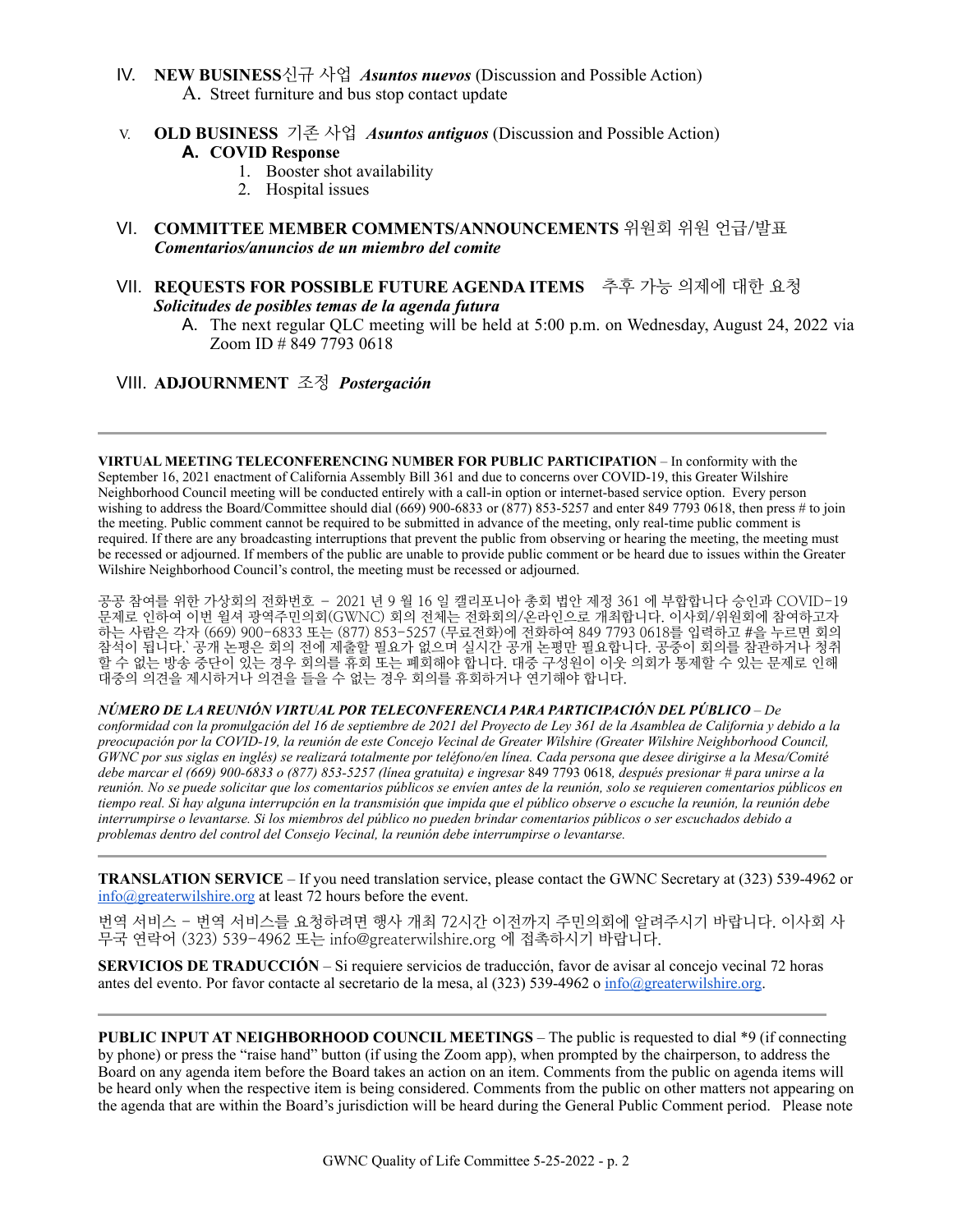that under the Brown Act, the Board is prevented from acting on a matter that you bring to its attention during the General Public Comment period; however, the issue raised by a member of the public may become the subject of a future Board meeting. Public comment is limited to two minutes per speaker, unless adjusted by the chairperson.

주민의회 회의의 공공 입력 – 이사회/위원회가 어떤 안건이라도 조치를 취하기 전에, 해당 이사회/위원회에서 이 를 다루고자 한다면, 공공 참여자들은 회장의 제안에 의해서 \*9를 누르거나(전화 참여 경우) "손들기" 버튼(줌 앱 사 용 경우)을 이용하시기 바랍니다. 의제에 대한 공중의 언급은 개별 안건이 심의될 경우에만 청취합니다. 이사회/위 원회 행정 구역에 해당하지만 의제에 등재되지 않은 사안에 대한 공중 의견 진술은 일반 공중 언급 순서에서 청취할 것입니다. 브라운 법에 의거, 일반 공중 언급 기간 동안 제기되는 사안에 대해서는 이사회/위원회가 조치를 취할 수 없도록 되어 있다는 점을 참고하시기 바랍니다; 그러나 공공 위원이 제기한 사안은 이후 회의에서 주제가 될 수 있 습니다. 의장에 의해서 혹은 이사회/의원회의 투표로 조정되지 않는 한, 공중 언급은 발언자 당 2분 이내의 시간 만 허용됩니다.

*OPINIONES DEL PÚBLICO EN LAS REUNIONES DEL CONCEJO VECINAL – Se pide al público que marque \*9 (si se conecta por teléfono) o presione el botón de levantar la mano "raise hand" (si usa la aplicación Zoom), cuando lo indique el presidente para dirigirse a la Mesa/Comité sobre cualquier tema en la agenda antes de que la Mesa/Comité decida cualquier acción sobre ese tema. Se escucharán los comentarios del público sobre los temas de la agenda únicamente cuando se esté considerando el tema respectivo. Los comentarios del público sobre otras cuestiones que no aparezcan en la agenda que estén dentro de la jurisdicción de la Mesa/Comité se escucharán durante el periodo de Comentario público general. Por favor tenga en cuenta que en virtud de la Ley Brown, la Mesa/Comité no puede actuar en una cuestión que se lleve a su atención durante el periodo de Comentario público general; sin embargo, la cuestión presentada por un miembro del público podría transformarse en el asunto de una futura reunión. El comentario público se limita a dos minutos por orador, a menos que el presidente o una votación de la Mesa/Comité decidan otra cosa.*

# **PUBLIC POSTING OF AGENDAS** 의제의 공공 게시*DIVULGACIÓN PÚBLICA DE AGENDAS*

GWNC agendas are posted for public review in the following locations:

GWNC 의제는 공적으로 검토할 수 있도록 다음 장소에 게시합니다:

*Las agendas de GWNC se colocan para revisión pública en los siguientes lugares:*

- **Our website** 저희 웹사이트 *Nuestro sitio web* [\(http://www.greaterwilshire.org](http://www.greaterwilshire.org))
- **Our Facebook page** 저희 페이스북 페이지 *Nuestra página de Facebook* [\(http://www.facebook.com/](http://www.facebook.com/greaterwilshireneighborhoodcouncil) [greaterwilshireneighborhoodcouncil/\)](http://www.facebook.com/greaterwilshireneighborhoodcouncil)
- **Our Twitter feed** 저희 트위터 피드 *Nuestra cuenta de Twitter* (<http://www.twitter.com/greaterwilshire>)
- [NextDoor.com](https://nextdoor.com/)
- **Display case at the Wilshire Ebell Theater** 윌셔 에벨 극장 게시판에 게시 4401 W. 8번 스트리트, 로스앤 젤레스, CA 90005 *En una vitrina expositora en Wilshire Ebell Theater*, 4401 W. 8th Street, Los Angeles, CA 90005
- **Via e-mail** subscribe at [www.greaterwilshire.org](http://www.greaterwilshire.org) 이메일 발송 구독: [www.greaterwilshire.org](http://www.greaterwilshire.org) *Por correo electrónico - puede suscribirse en [www.greaterwilshire.org](http://www.greaterwilshire.org)*
- **By subscribing to L.A. City's Early Notification System at** <https://www.lacity.org/subscriptions> L.A. 시티 먼저 알림 시스템에서 구독: <https://www.lacity.org/subscriptions> *Suscribiéndose al sistema de notificación temprana de la Ciudad de L.A. en [https://www.lacity.org/](https://www.lacity.org/subscriptions) [subscriptions](https://www.lacity.org/subscriptions)*

**THE AMERICANS WITH DISABILITIES ACT** – As a covered entity under Title II of the Americans with Disabilities Act, the City of Los Angeles does not discriminate on the basis of disability and upon request, will provide reasonable accommodation to ensure equal access to its programs, services, and activities. Sign language interpreters assisted listening devices, or other auxiliary aids and/or services may be provided upon request. To ensure availability of services, please make your request at least 3 business days (72 hours) prior to the meeting you wish to attend by contacting the Department of Neighborhood Empowerment by email: [NCSupport@lacity.org](mailto:NCSupport@lacity.org) or phone: (213) 978-1551.

미국장애인법 – 미국장애인법 타이틀 II 해당 기관인 로스앤젤레스 시티는 장애를 근거로 차별하지 않으며, 요청이 있을 경우 프로그램, 서비스, 활동에서 평등한 참여를 보장하는 합당한 편의를 제공할 것입니다. 수어 통역사, 청취 보조 도구 또는 기타 보조 도구들과 서비스는 요구가 있을 경우 제공할 것입니다. 서비스 제공이 가능하도록 하기 위해서, 참여 의사는 적어도 회의 개최로부터 3 업무일(72시간) 이전에 다음 이메일의 주민회의 역량강화과에 연락 하여 알려주시기 바랍니다: [NCSupport@lacity.org](mailto:NCSupport@lacity.org) 또는 전화연락: (213) 978-1551.

*LEY DE ESTADOUNIDENSES CON DISCAPACIDADES – Como organismo cubierto por el Título II de la Ley de estadounidenses con discapacidades, la Ciudad de Los Ángeles no discrimina por motivos de discapacidad y, previa petición, proporcionará una adaptación razonable para asegurar el acceso equitativo a sus programas, servicios y actividades. Se proporcionarán intérpretes del lenguaje de señas, dispositivos de audición u otras ayudas o servicios*